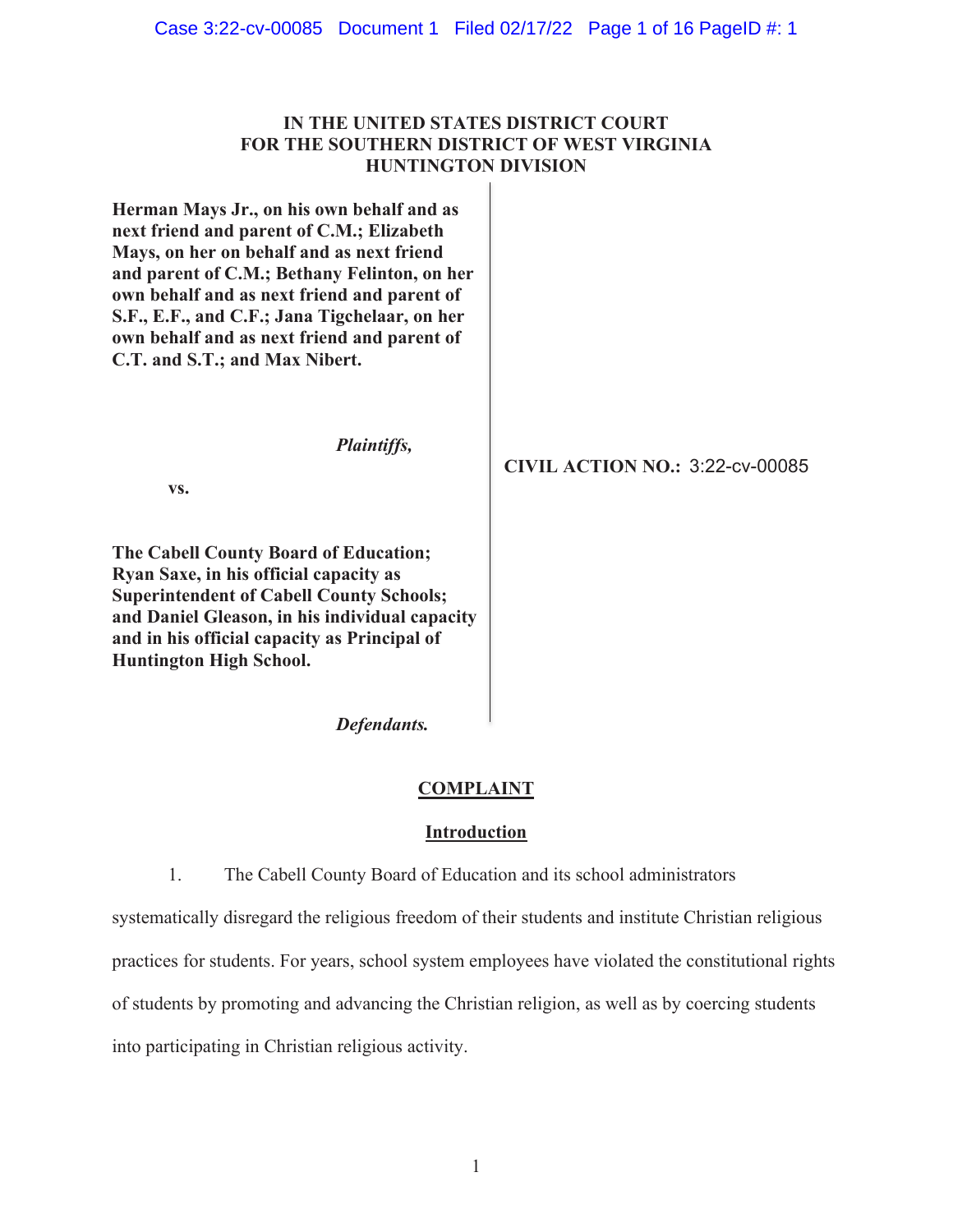## Case 3:22-cv-00085 Document 1 Filed 02/17/22 Page 2 of 16 PageID #: 2

2. Most recently*,* schools within Cabell County sponsored religious revivals during the school day. At the behest of adult evangelists, Huntington High School held an assembly for students that sought to convert students to evangelical Christianity. Some students were forced to attend. Regardless of whether attendance is mandatory or voluntary, the Defendants violate the First Amendment by permitting, coordinating, and encouraging students to attend an adult-led worship service and revival at their school during the school day. Parents and students bring this suit to stop these practices.

## **Jurisdiction and Venue**

3. This action arises under the First and Fourteenth Amendments to the Constitution of the United States and 42 U.S.C. § 1983.

4. This Court has jurisdiction under Article III of the United States Constitution, 28 U.S.C. § 1331, and 28 U.S.C. § 1343(a)(3)–(4).

5. The Court is authorized to award declaratory relief under 28 U.S.C. §§ 2201 and 2202.

6. Venue is proper in this district pursuant to 28 U.S.C. § 1391 as the facts arose in the district and the defendants reside within the district.

## **Parties**

7. Herman Mays, Jr. and Elizabeth Mays are the parents of C.M., a student who attends Huntington High School.

8. Bethany Felinton is the parent of S.F. and E.F., who are students who attend Huntington High School. Felinton is also the parent of C.F., who attends Southside Elementary School.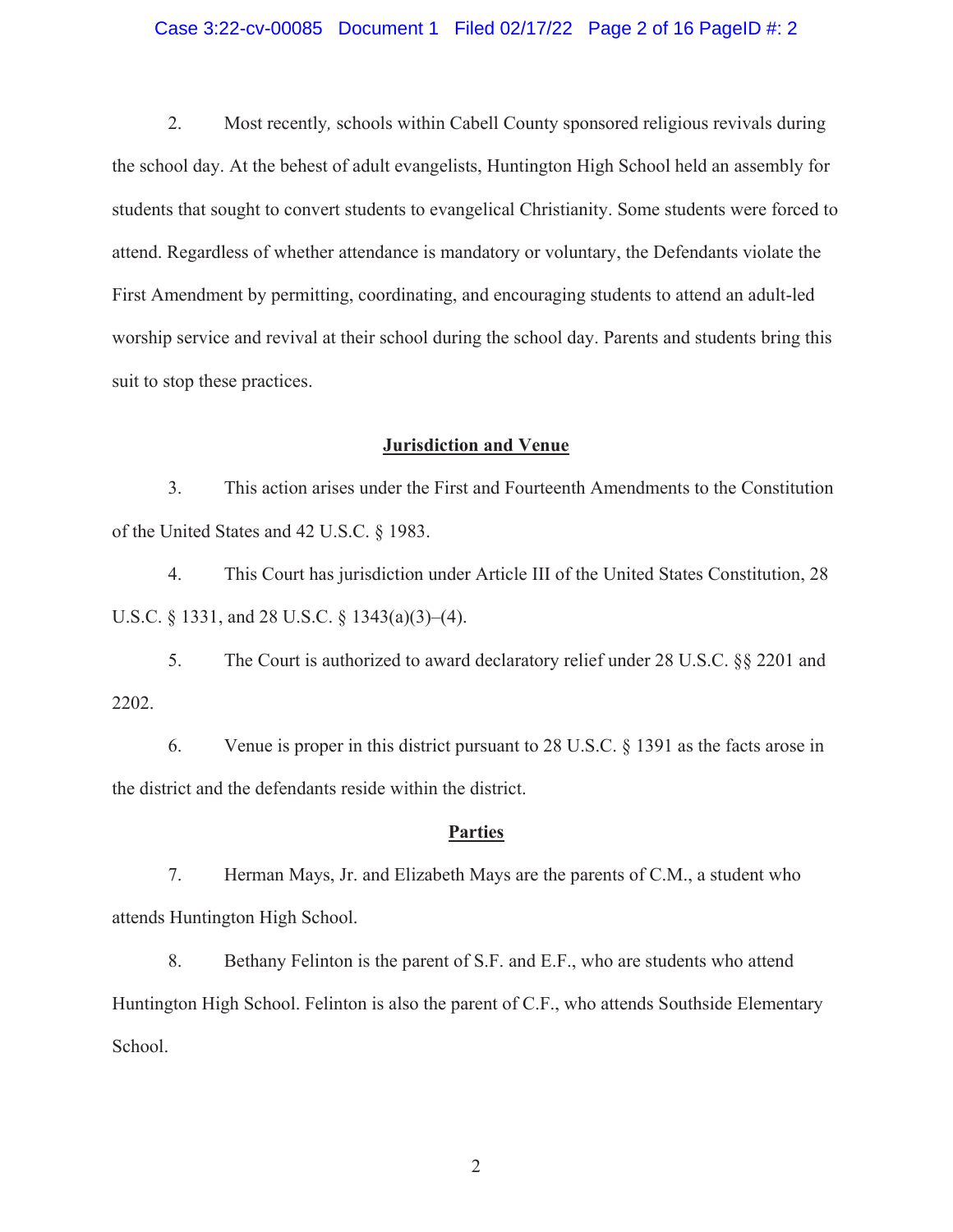## Case 3:22-cv-00085 Document 1 Filed 02/17/22 Page 3 of 16 PageID #: 3

9. Jana Tigchelaar is the parent of C.T., a student who attends Huntington High School. Tigchelaar is also the parent of S.T., who attends Huntington Middle School.

10. Max Nibert is a student who attends Huntington High School.

11. Defendant Cabell County Board of Education is a municipal body and corporate entity existing under the laws of the state of West Virginia. The Cabell County Board of Education is responsible for the management of public schools within Cabell County.

12. Defendant Ryan Saxe is the Superintendent of Cabell County Schools.

13. Defendant Daniel Gleason is the Principal of Huntington High School, a public school within Cabell County Schools.

### **Facts**

# **A. Huntington High School hosts a worship service and revival presented by Nik Walker Ministries.**

14. Nik Walker is an evangelist who has hosted, and is currently hosting, a revival in the City of Huntington as part of a traveling ministry called Nik Walker Ministries, Inc.

15. Nik Walker Ministries has collaborated with a local church, Christ Temple Church, to host the revival.

16. Nik Walker Ministries is incorporated in West Virginia and is now operating out of Tennessee.

17. The "vision and commitment" of Nik Walker Ministries is "to pursue the work of the Lord," "pursue the advancement of the Kingdom of God," and "spread the Gospel across the nation."

18. Nik Walker Ministries seeks to infiltrate public schools and to convert students to become evangelical Christians.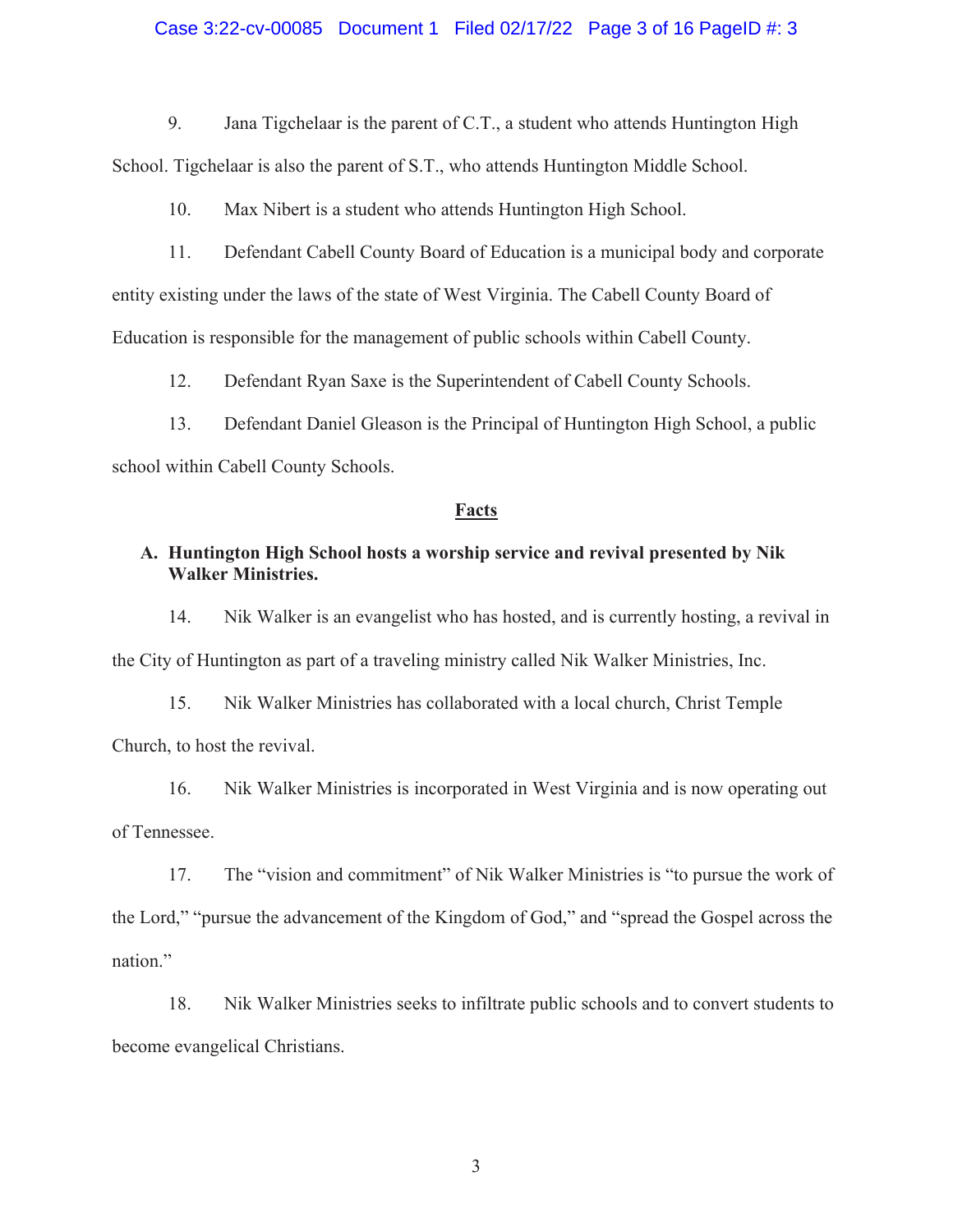## Case 3:22-cv-00085 Document 1 Filed 02/17/22 Page 4 of 16 PageID #: 4

19. Cabell County Schools administrators have given Nik Walker Ministries access to students to preach to them during the school day at several schools this year.

20. Specifically, on February 2, 2022, Cabell County Schools administrators authorized Nik Walker Ministries to conduct a religious revival in the Huntington High School auditorium during the school day.

21. During the revival at Huntington High School, Walker preached about students needing to make a decision to follow Jesus or face eternal torment.

22. Walker said during the assembly:

"You will remember this service. You will remember this moment. You will remember this opportunity…where you had…this chance to make it right. And you will be tormented with this memory over, and over, and over, and over, and it never ends, like its eternity. And then it's done. So I present you with a fork in the road this morning."

23. Walker instructed the students, teachers, and others attending the assembly to bow their heads in prayer. Students were told to visualize themselves standing before Jesus. Walker said, "What's he going to say to you? Is he going to say, 'well done?'" Is he going to say, 'I don't know you.'"

24. Walker said that students who were ready to "give your life over to Jesus, I want to pray with you in this moment." Walker said he could "see it on some of your faces, some of you are ready to give it up, and follow this man..." In response, he asked students to raise their hands.

25. Walker then sent adult volunteers from Christ Temple Church into the crowd to pray with students who were raising their hands. He said, "if you feel a hand on your shoulder, they are going to pray with you, and agree with you, it's time to follow Jesus right now."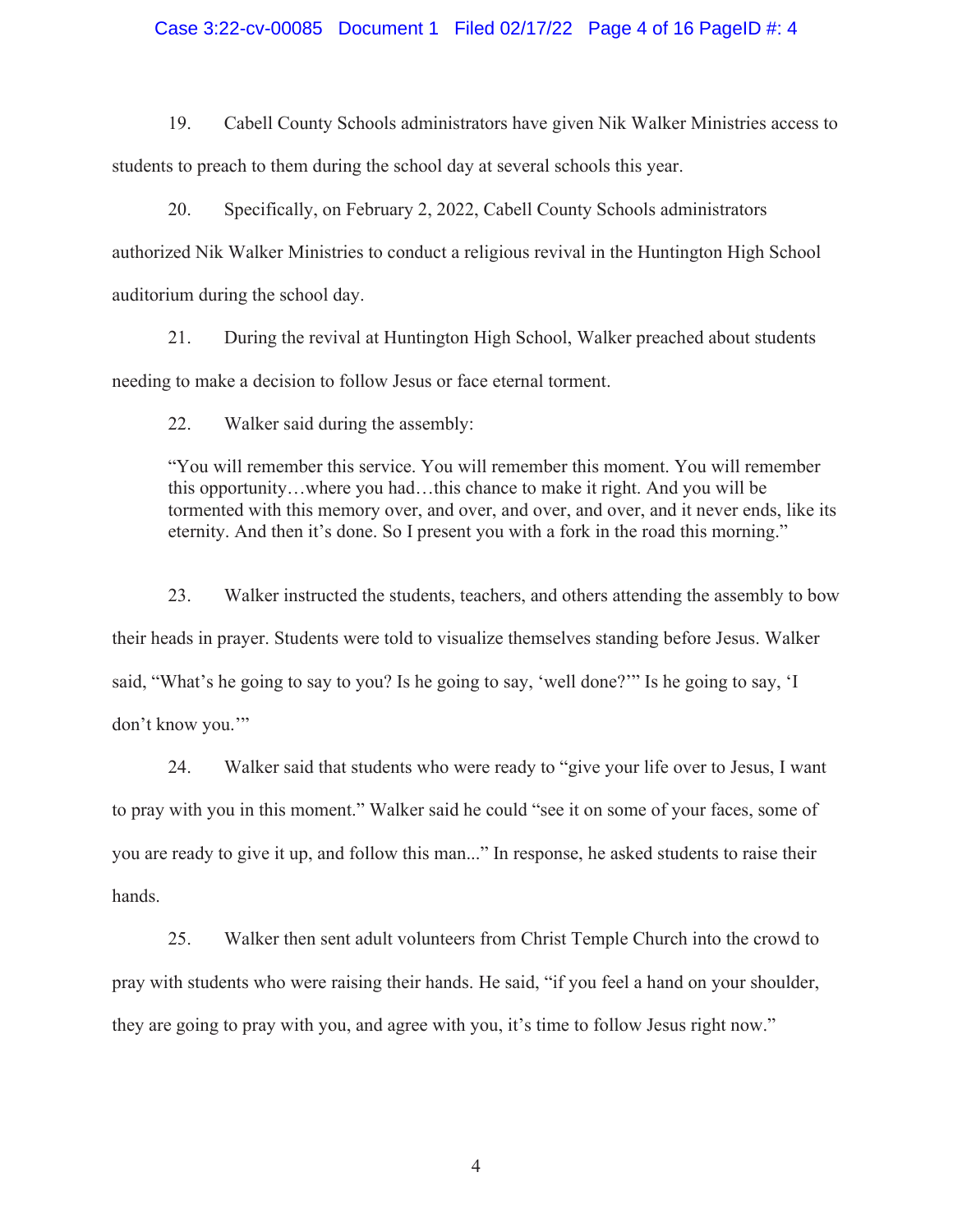## Case 3:22-cv-00085 Document 1 Filed 02/17/22 Page 5 of 16 PageID #: 5

26. At a further point Walker prayed, "Father, I thank you, that you are not going to let these students leave without you. You are not going to let them leave without knowing you."

27. At another point Walker prayed, "I thank you for the revival spirit that is in this room."

28. At one point Walker prayed, "Father, right now, we give our lives to you, we give our hearts to you. More importantly…we do your will from this point on…"

29. Nik Walker Ministries has presented this assembly at other Cabell County schools during the school day, where it also featured adults leading a revival.

# **B. Plaintiffs C.M. and S.F. were forced to attend the Nik Walker Ministries assembly despite their opposition to the event.**

30. C.M. is a junior at Huntington High School.

31. For 30 minutes each day, C.M. and other students at Huntington High School are scheduled to attend homeroom, which is also called "COMPASS" by the school.

32. Homeroom is scheduled after the first two class periods and is set to take place each day from 9:37 a.m. to 10:07 a.m.

33. On February 2, 2022, C.M. was in Ms. Becky Nibert's classroom for homeroom. Ms. Nibert is a teacher at Huntington High School.

34. That morning, Ms. Nibert took her entire class to the Nik Walker Ministries assembly.

35. C.M. and other students in their class were not given an option to abstain from attending the Nik Walker Ministries assembly.

36. C.M. immediately felt that the assembly was wrong and that they should not be forced to attend.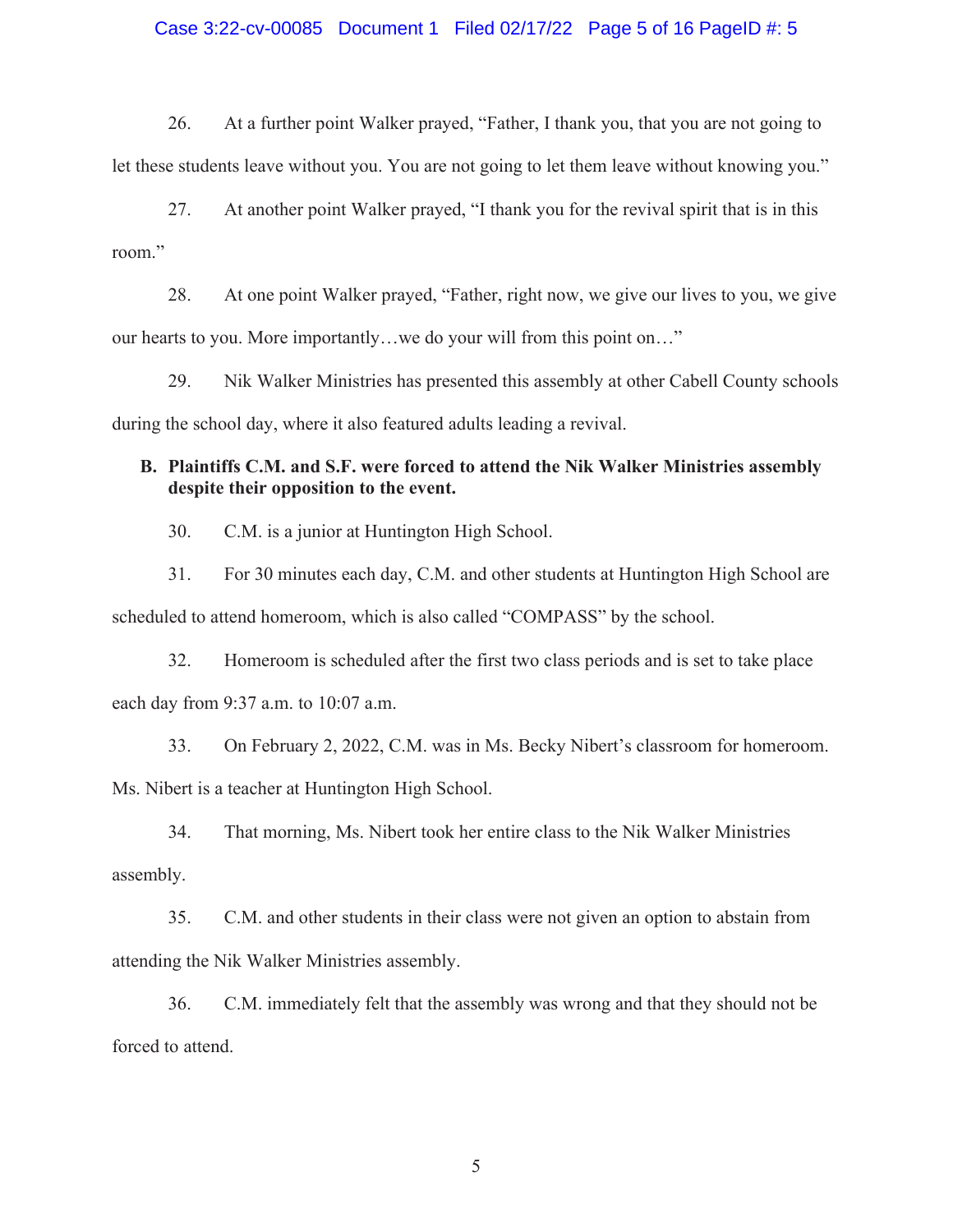## Case 3:22-cv-00085 Document 1 Filed 02/17/22 Page 6 of 16 PageID #: 6

37. C.M. identifies as nonreligious, and C.M. does not want their school promoting any religion or encouraging students to attend religious events.

38. C.M. felt that they had no choice but to attend the Nik Walker Ministries assembly.

39. C.M. observed teachers praying with church volunteers during the Nik Walker Ministries assembly. C.M. also observed that Principal Gleason was present for the assembly as were the school's assistant principals.

40. S.F. is a junior at Huntington High School.

41. On February 2, 2022, S.F. was in Mr. Jeff Jones's classroom for homeroom. Mr. Jones is a long-term substitute teacher at Huntington High School.

42. That morning, Mr. Jones took his class to the Nik Walker Ministries assembly in the school auditorium instead of conducting a normal homeroom.

43. S.F. and other students in the class were not given an option to abstain from attending the Nik Walker Ministries assembly.

44. S.F. asked to leave and was told that they could not, as S.F.'s regular classroom was locked.

45. S.F. is Jewish and they do not want their school promoting any religion or encouraging students to attend any religious events.

46. S.F. observed moments during the revival when most of the students, school administrators, and others in the auditorium were standing with their arms raised in prayer.

47. S.F. and a few other students did not participate.

48. As a result of not participating, S.F. felt that they were being stared at and that they were a minority in the room.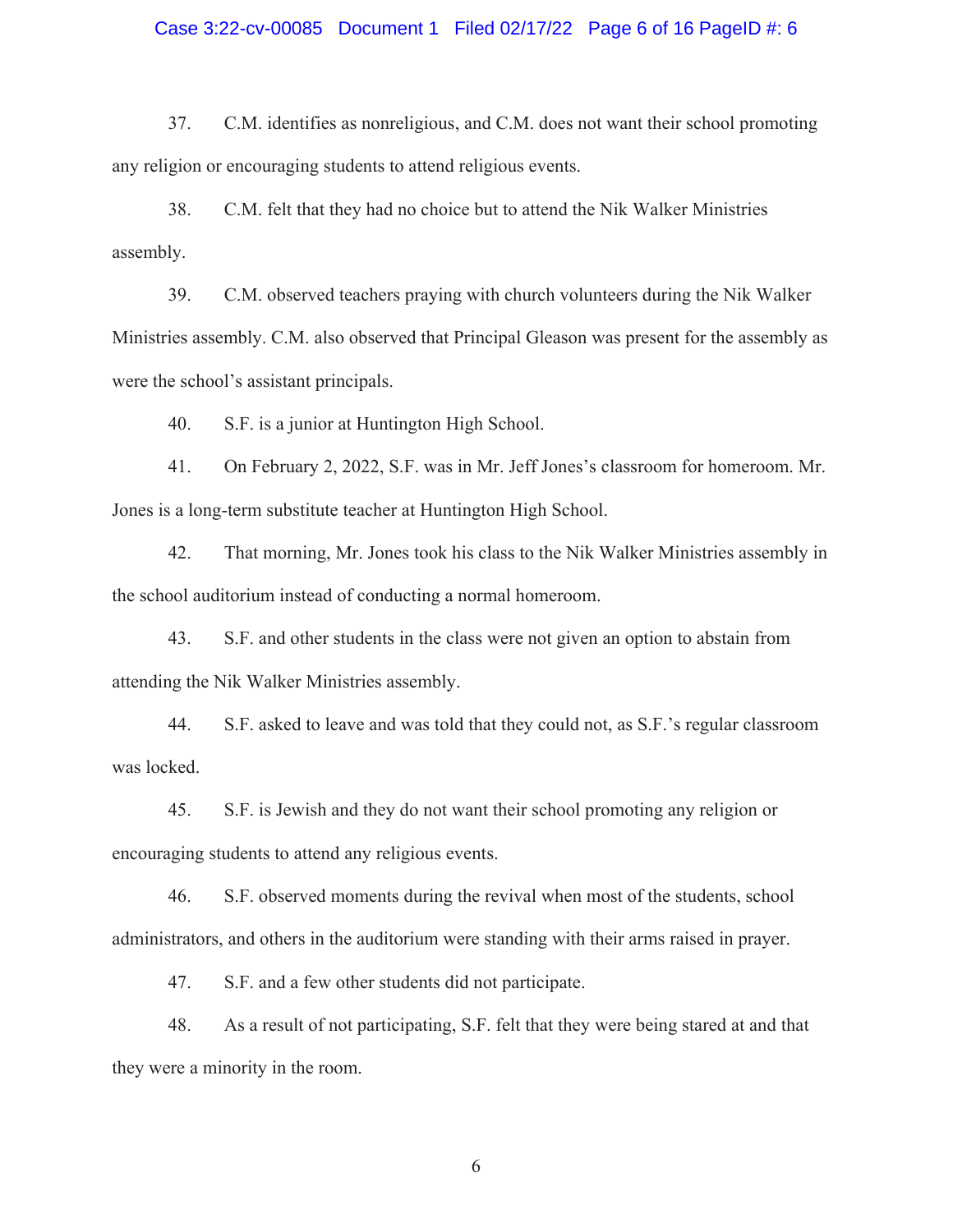# **C. Plaintiff's C.T. and Max Nibert object to Cabell County Schools' approval of and administrators' participation in the Nik Walker Ministries assembly.**

49. C.T. is a student at Huntington High School.

50. C.T. attended school on February 2, 2022 and was aware that Nik Walker

Ministries held a revival at their school during the school day.

51. C.T. does not want their school promoting any religion or encouraging students to

attend religious events, especially events that conflict with C.T.'s personal views on religion.

52. Max Nibert attended school on February 2, 2022 and was aware that Nik Walker

Ministries held a revival at his school during the school day.

53. Max Nibert is nonreligious and left the Christian church at a young age. He does

not want his school promoting any religion or encouraging students to attend religious events,

especially events that conflict with his personal views on religion.

# **D. Cabell County Schools maintains an actual or de facto policy or practice of permitting outside adults to promote religion and conduct religious activities directed at the Schools' students.**

54. Cabell County Schools has repeatedly allowed teachers and outside adults to promote and conduct religious activity for students under its care.

55. The Cabell County Board of Education and its administrators have an actual or de facto policy and practice of allowing adults into schools to preach to students.

56. The Cabell County Board of Education and its administrators have an actual or de facto policy and practice of allowing teachers to initiate and lead religious activity for students as part of school programming.

57. Cabell County Schools administrators are aware that religious activity at schools has been initiated and led by teachers or adults and falsely claimed to be "student-led."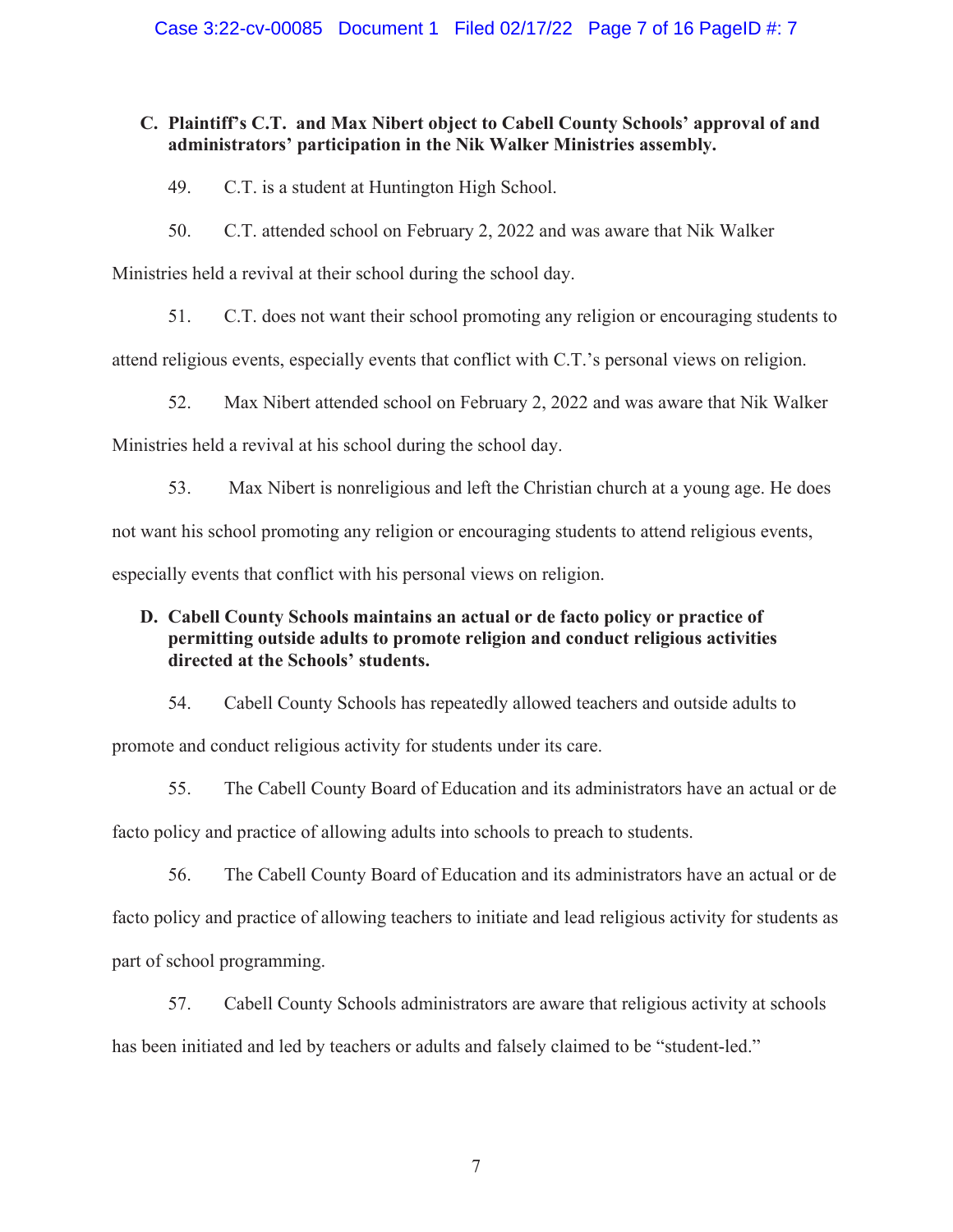## Case 3:22-cv-00085 Document 1 Filed 02/17/22 Page 8 of 16 PageID #: 8

58. Despite prior warnings from the Freedom From Religion Foundation (FFRF), Cabell County Schools has repeatedly allowed adult proselytizing, prayer, and religious practices aimed at students within Cabell County Schools.

59. On January 10, 2019, FFRF wrote to Superintendent Saxe regarding concerns that adults had created and were running religious clubs called Generation NXT within Cabell County Schools.

60. FFRF's January 10, 2019 letter concluded, "Please inform us promptly of the steps you are taking to address this matter." FFRF sent a follow-up letter to Superintendent Saxe on March 14, 2019, which said, "We request a written response from you as to what actions have been taken to resolve these concerns."

61. Cabell County Schools did not respond to these January and March 2019 letters from FFRF.

62. In recent years, FFRF reported to Superintendent Saxe other problems with teachers or adults promoting religion to students.

63. FFRF received responses to those reports from the General Counsel for Cabell County Schools.

64. FFRF reported numerous other problems with adults promoting religion to students at school to Superintendent Saxe's predecessor, William A. Smith.

65. In a March 30, 2017 letter, FFRF reported to Cabell County Schools two separate religious assemblies that were held during the school day at Huntington High School.

66. Despite FFRF's prior warnings, and any remedial measures that Cabell County Schools said it was taking, adults have continued to promote religion to Cabell County students during the school day, including through religious assemblies.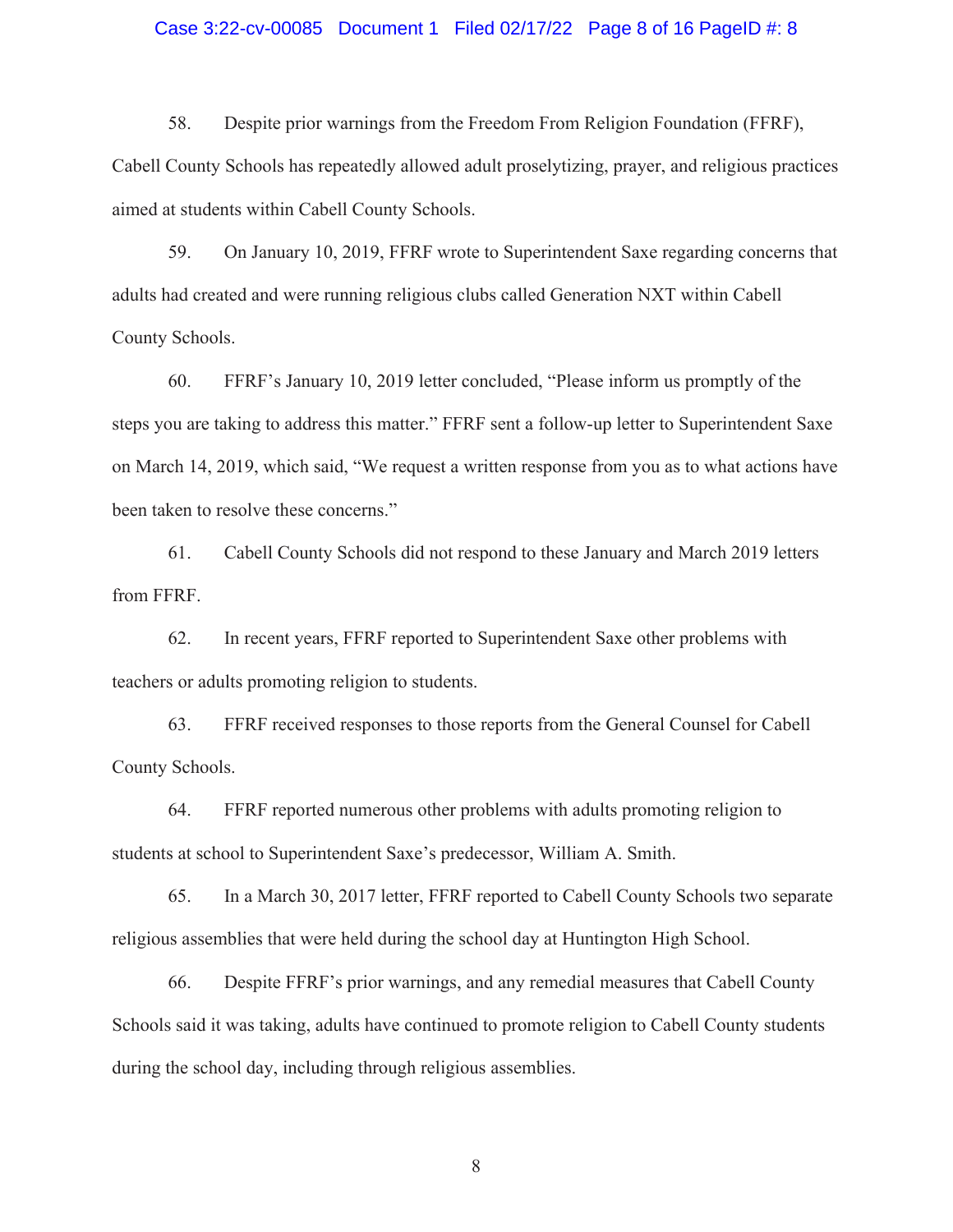## Case 3:22-cv-00085 Document 1 Filed 02/17/22 Page 9 of 16 PageID #: 9

67. Cabell County School administrators and the Board have not taken sufficient action to stop adults from preaching to students at school and at school-sponsored activities.

68. Cabell County School administrators and teachers have participated and encouraged adult-led religious activity within schools.

69. Cabell County School teachers have not received proper training and supervision relating to adult-led religious activity within schools.

70. This history demonstrates the existence of an actual or de facto policy or practice of permitting outside adults to promote religion and conduct religious activities directed at the Schools' students during the school day or at school-sponsored events.

# **E. Consistent with its policy or practice, Cabell County Schools permitted the Nik Walker Ministries assemblies to occur in its schools.**

71. The Nik Walker Ministries assembly was largely organized and conducted by adults.

72. Huntington High School generally does not permit student groups to host schoolwide assemblies in the auditorium during the school day that are led by adults unaffiliated with the school.

73. At the time that the Nik Walker Ministries assembly was held, co-curricular student clubs were not fully operational at Huntington High School because of Covid-19 protocols.

74. Principal Gleason approved of the Nik Walker Ministries assembly before it was held.

75. Principal Gleason attended the Nik Walker Ministries assembly.

76. Principal Gleason observed that the Nik Walker Ministries assembly was an evangelical revival.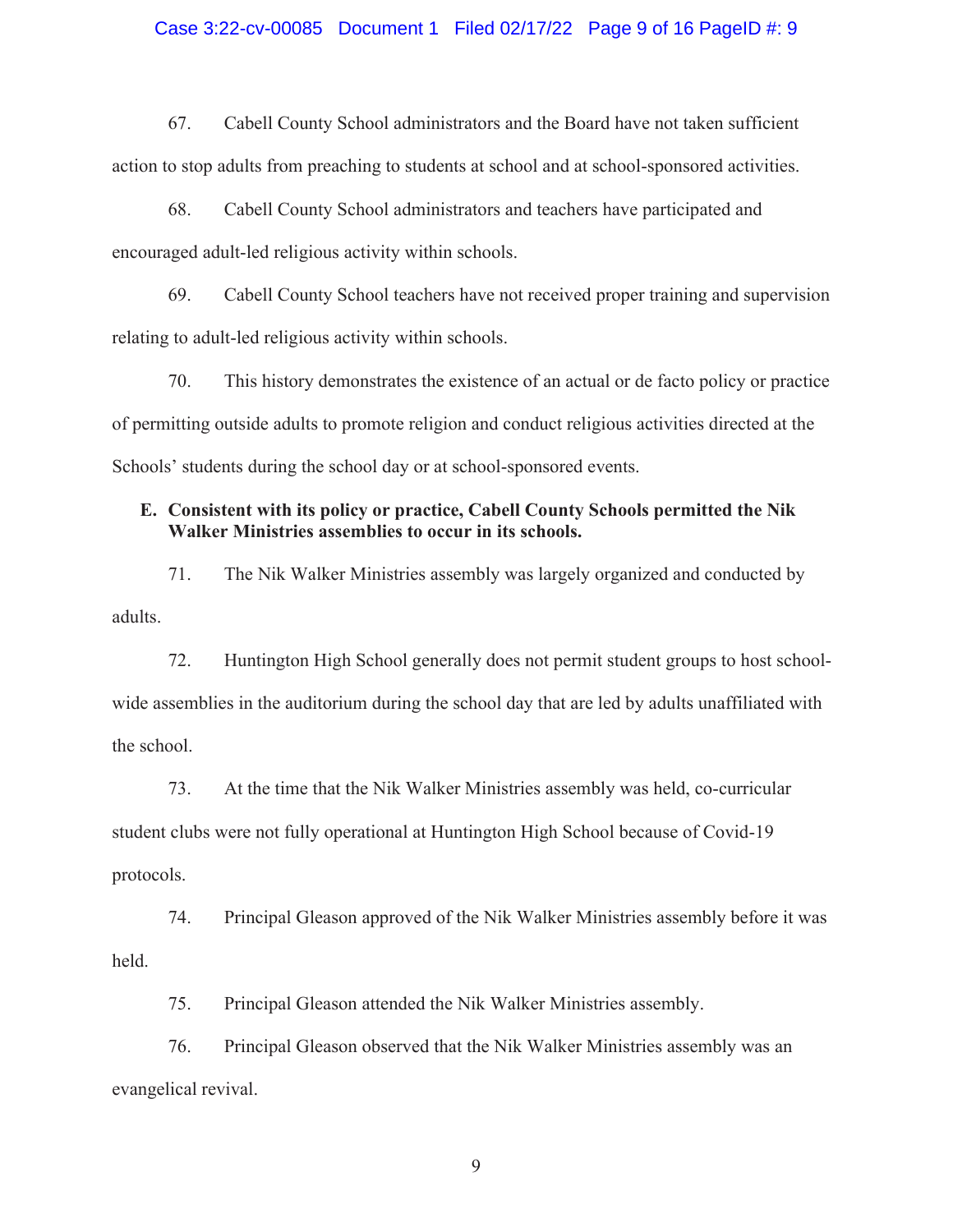#### Case 3:22-cv-00085 Document 1 Filed 02/17/22 Page 10 of 16 PageID #: 10

77. Principal Gleason observed that the revival was not student-led.

78. Principal Gleason allowed the Nik Walker Ministries assembly to continue despite observations that the assembly was evangelical and not student-led.

79. Huntington East Middle School held separate Nik Walker Ministries assemblies on Feb. 1, 2022.

80. Upon information and belief, the Huntington East Middle School assemblies were requested by a staff member of the school.

81. Upon information and belief, some students who attended the Nik Walker Ministries assemblies at Huntington East Middle School did not do so voluntarily.

82. Parents of Huntington East Middle School students were not informed that Nik Walker Ministries was hosting assemblies at the school.

83. The Cabell County Board of Education has inadequate policies in place to prevent the Nik Walker Ministries assembly from occurring again at schools within Cabell County.

84. The Plaintiffs, as parents of students and students attending schools in Cabell County, are likely to be subjected to similar religious assemblies in the future unless the Defendants undertake significant policy changes.

# **F. Responses to the Nik Walker Ministries assembly demonstrate the need for injunctive relief.**

85. Many students at Huntington High School were upset that the school approved the Nik Walker Ministries assembly and that some students were required to attend.

86. Huntington High School's handling of the Nik Walker Ministries assembly has caused a great divide among students and others in the community.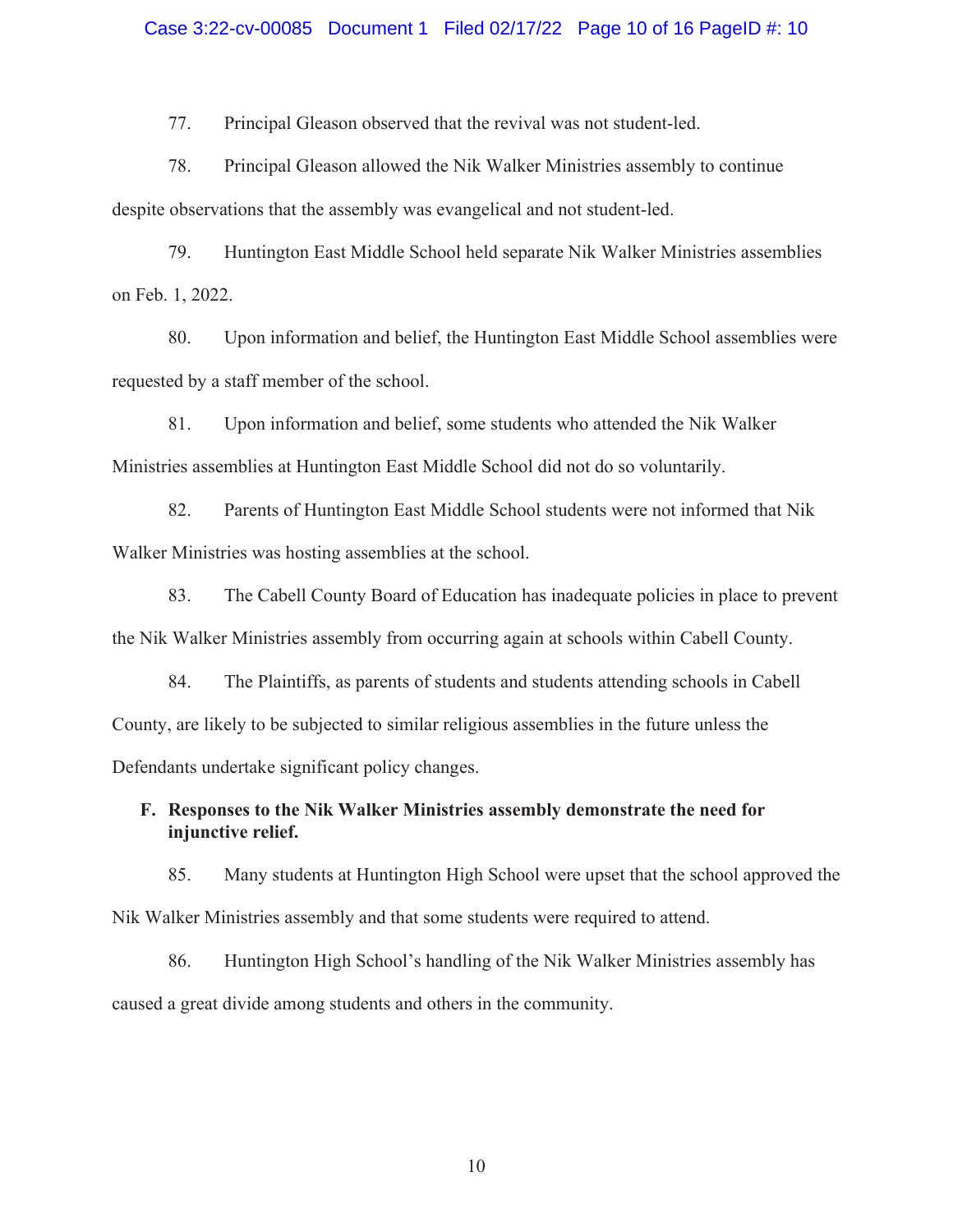### Case 3:22-cv-00085 Document 1 Filed 02/17/22 Page 11 of 16 PageID #: 11

87. Herman Mays Jr., Bethany Felinton, and Jana Tigchelaar each made public statements expressing disapproval of the school's actions related to the Nik Walker Ministries assembly.

88. After publicly expressing disapproval, the homes of Mays, Felinton, and Tigchelaar each received proselytizing literature that was either mailed or hand-delivered to their mailboxes.

89. On February 9, 2022, Max Nibert organized a walkout during the school day as a form of protest. More than 100 students participated in the protest.

90. C.M., S.F., and C.T. participated in the walkout.

91. Nibert has worked to prevent similar constitutional violations from occurring in his school.

92. Cabell County Schools has announced that it will undertake an "investigation" related to the Nik Walker Ministries assembly at Huntington High School. However, the school system has not indicated that it will change its policies, training, or supervision of employees.

93. Upon information and belief, the Cabell County Schools "investigation" has sought to proclaim the Nik Walker Ministries events as largely "voluntary" and that some teachers simply were mistaken in requiring their classes to attend.

94. Unless Cabell County Schools undertakes policy changes, training, and monitoring, similar violations are likely to occur.

95. The Plaintiffs, as parents of students and students attending schools in Cabell County, seek significant policy changes, training of employees, and supervision of employees in order to protect the constitutional rights of students.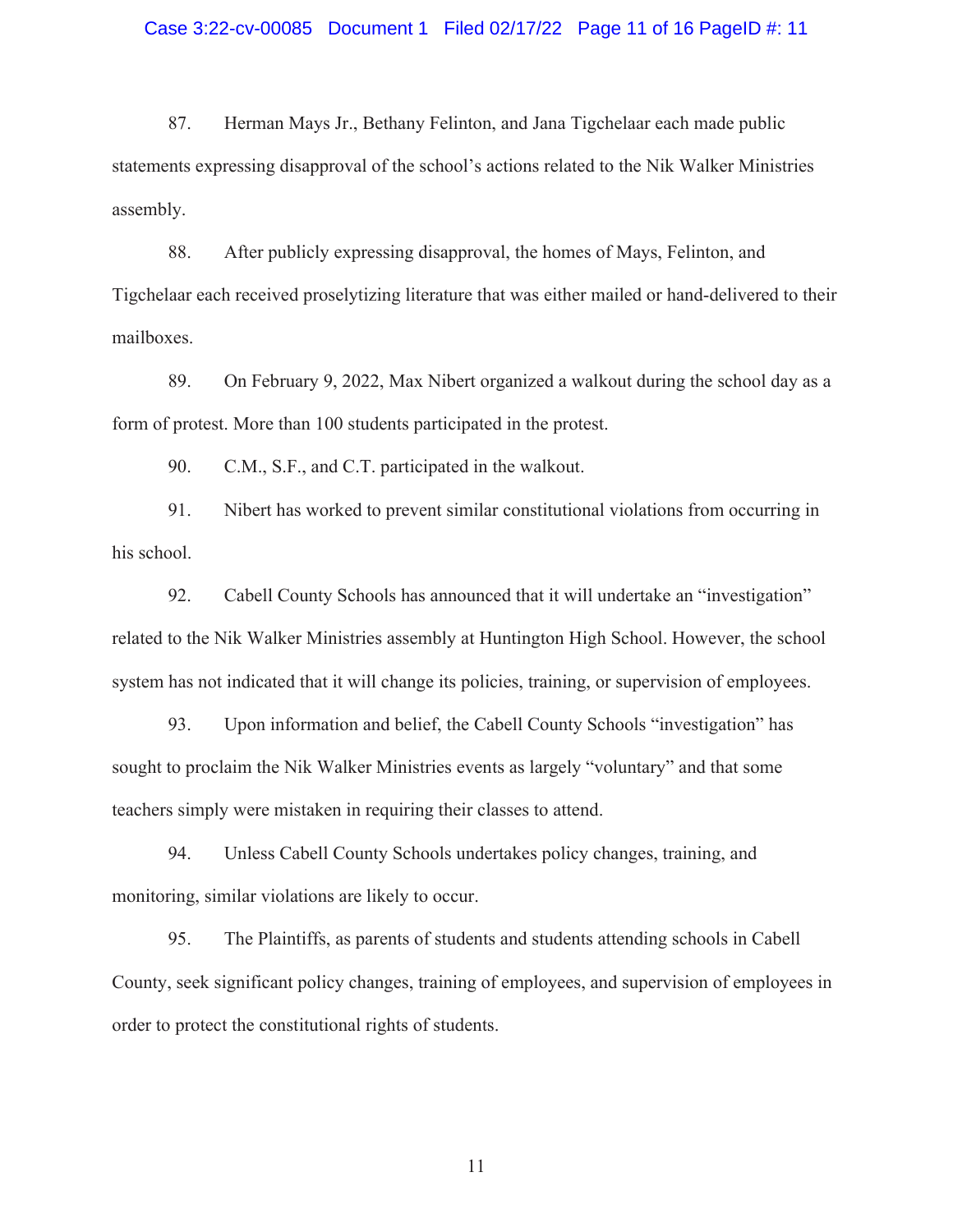# **G. Absent injunctive relief, outside groups like Nik Walker Ministries will continue to engage in tactics that provide them an audience with students of Cabell County Schools.**

96. Nik Walker Ministries continues to seek access to students in public schools in West Virginia.

97. After students at Huntington High School made public objections to the revival that was held at their school, Nik Walker Ministries has sought to covertly continue its public school programs.

98. On February 8, Nik Walker Ministries posted a video to its Facebook page with the caption, "Jewell City Revival Update!" In the video, Walker says, "We just got back from Tolsia High School. So we just did an event in Tolsia. I don't have any pictures to show you because we didn't want to put those on the internet."

99. Nik Walker uses deception as a tool to further his ministry, including through grandiose claims that Walker has participated in miraculous healings.

100. On July 26, 2021, Nik Walker was featured in a video with Pastor Perry Stone, where Walker claimed that he helped baptize a man with a "withered hand." Walker claims the man's hand was miraculously healed by the baptism. Walker showed X-rays that he claimed were the "before" and "after" images of the man's hand. A video clip is available here: https://twitter.com/i/status/1420021526791925768 (Last accessed Feb. 10, 2022).

101. In actuality, the X-rays were images of hands from several Chinese children who suffer from Kashin-Beck disease, which were published in a 2018 *Scientific Reports* article. (See Song, QQ., Liu, H., Lian, W. *et al.* The characteristics of positive and confusing hand X-ray signs in diagnosing Kashin–Beck Disease in children in China. *Sci Rep* 8**,** 3277 (2018). https://doi.org/10.1038/s41598-018-21675-5 )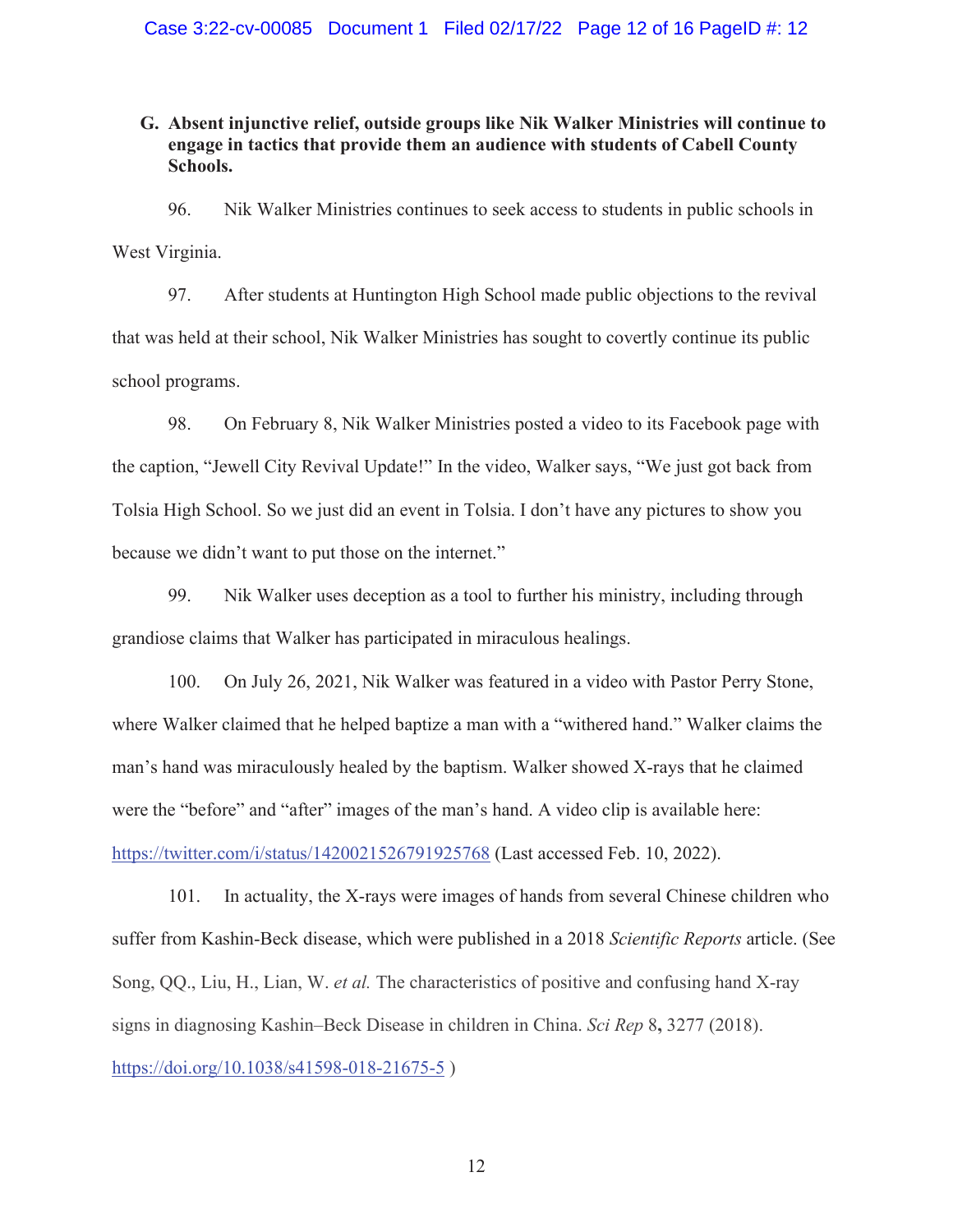#### Case 3:22-cv-00085 Document 1 Filed 02/17/22 Page 13 of 16 PageID #: 13

102. In addition, Walker has incorrectly implied that if a student invites him to her school it provides him with legal license to preach to other students in the school setting.

103. The Plaintiffs seek an injunction to ensure that ministers who mislead Cabell County Schools' administrators about the nature of their programs will not be permitted to have access to students during the school day.

### **Count One**

## **42 U.S.C. § 1983 – Deprivation of Plaintiffs' First Amendment Rights by Defendants**

104. The foregoing averments of this Complaint are incorporated by reference.

105. By sponsoring a worship service and revival during the school day, Defendants and their agents or employees violate the Establishment Clause of the First Amendment, which is incorporated to the states by the Fourteenth Amendment to the United States Constitution.

106. By endorsing and advancing religion through the Nik Walker Ministries assembly, Defendants have deprived Plaintiffs of rights secured by the First and Fourteenth Amendments to the United States Constitution and 42 U.S.C. § 1983.

107. Defendants' policies, customs, and actions, as described herein, have no legitimate secular purpose, and instead have the purpose to advance Christianity.

108. Defendants' policies, customs, and actions have the effect of advancing and endorsing Christianity over all other religions and religion in general over nonreligion.

109. Defendants' actions improperly entangle the state in religious matters and beliefs.

110. Defendants violated C.M. and S.F.'s rights of conscience and their First Amendment rights by subjecting them to unwanted religious exercises. Defendants also illegally coerced C.M. and S.F. into attending and participating in a religious activity.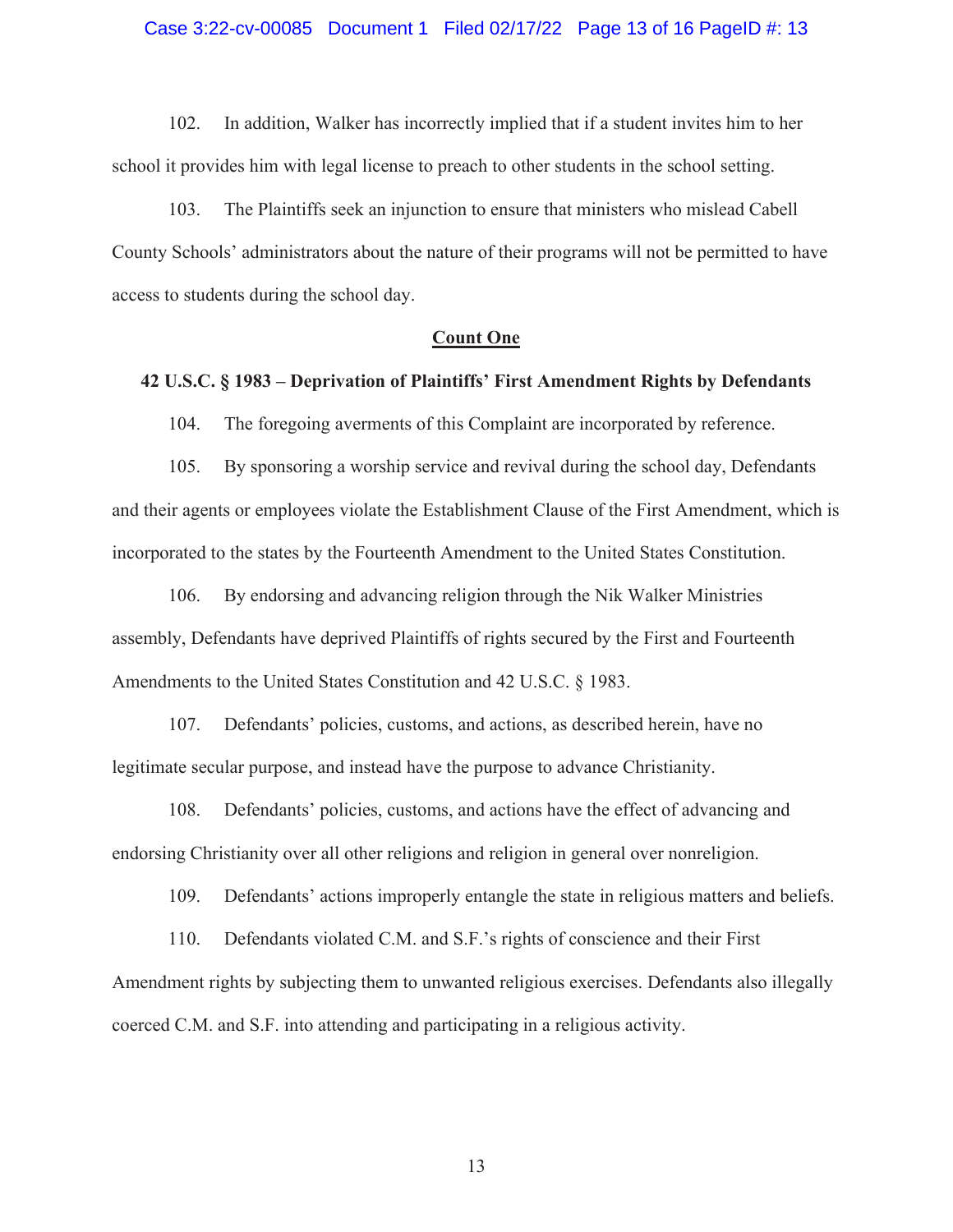## Case 3:22-cv-00085 Document 1 Filed 02/17/22 Page 14 of 16 PageID #: 14

111. Defendants' practice violates well-established United States Supreme Court precedent, including *McCollum v. Board of Education*, 333 U.S. 203 (1948) and *School District of Abington Township v. Schempp,* 274 U.S. 203 (1963).

112. The Defendants' policies and practices encroach on the parental rights of each parent plaintiff related to decisions regarding the religious or nonreligious upbringing of their children.

113. Defendants' actions as described herein are acts and conduct performed under color of law within the meaning of 42 U.S.C. § 1983.

114. Defendants' unconstitutional acts described herein, if allowed to continue, will irreparably harm Plaintiffs.

115. Defendants' conduct, as described herein, unless enjoined, will cause, a deprivation of constitutional rights in violation of the First and Fourteenth Amendments to the United States Constitution and 42 U.S.C. § 1983.

### **Request for Relief**

WHEREFORE, Plaintiffs respectfully request the following relief from this Honorable Court:

- A. A declaratory judgment declaring that
	- a. Defendant's authorization of the Nik Walker Ministries assemblies, as described above, violates the Establishment Clause of the First Amendment;
	- b. Defendant's custom, policy, and practice, as alleged above, violates the Establishment Clause of the First Amendment;
- B. A permanent injunction, enjoining Defendants, including Defendant's agents, from: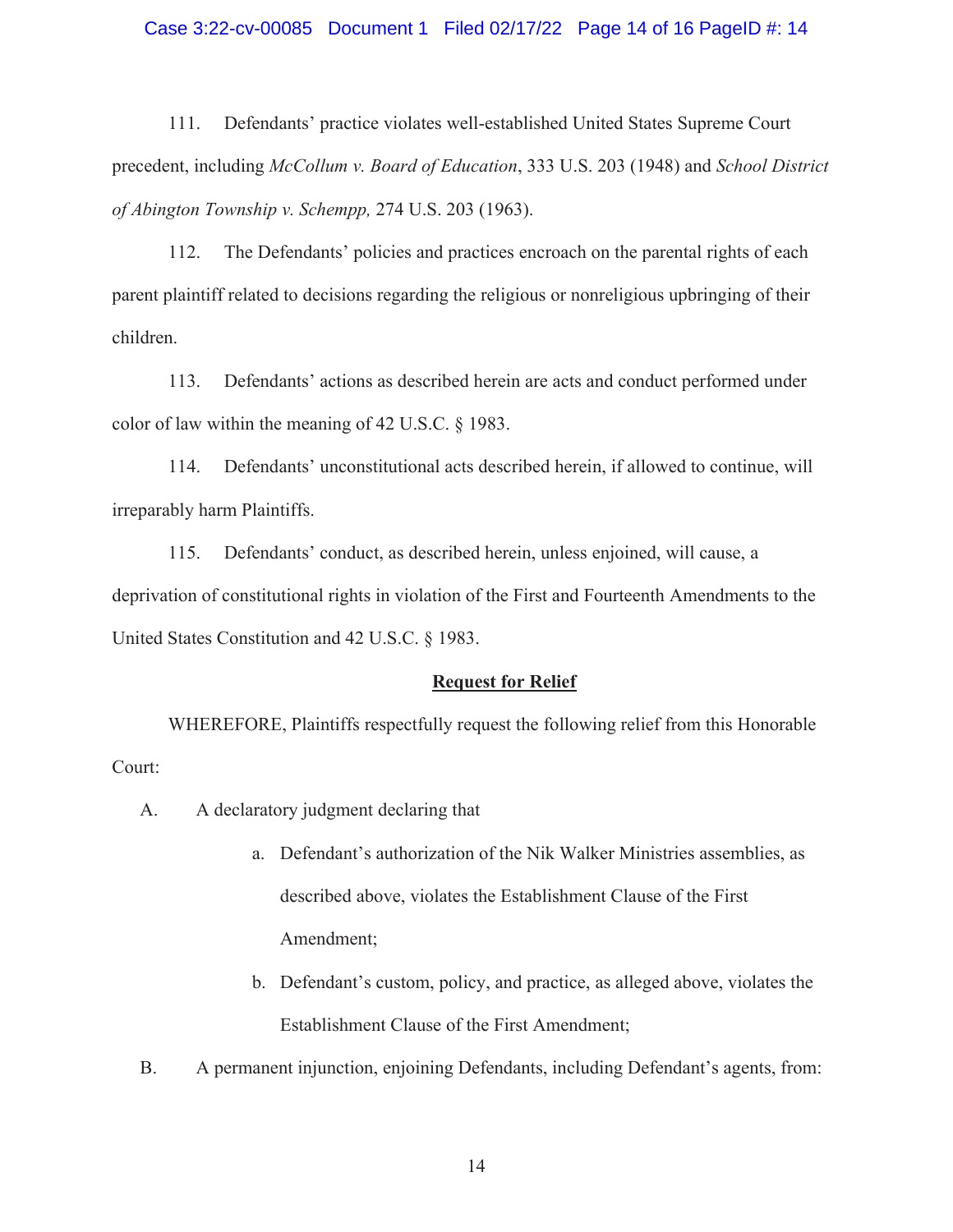- a. Sponsoring religious assemblies and other religious worship services during the school day;
- b. Conducting or promoting Nik Walker Ministries assemblies and other adult-led religious activities to students during the school day; and
- c. Participating in Nik Walker Ministries assemblies and other religious activities with students during the school day.
- C. Entry of judgment for Plaintiffs against each Defendant for nominal damages in the amount of \$1 to each Plaintiff.
- D. Costs and attorney's fees pursuant to 42 U.S.C. § 1988; and
- E. Such other relief as this Honorable Court deems just and proper.

Respectfully Submitted,

*/s/ Marcus B. Schneider* 

 Marcus B. Schneider, Esq. W.V. I.D. No. 12814 STEELE SCHNEIDER 420 Fort Duquesne Blvd., Suite 500 Pittsburgh, PA 15222 412-235-7682 marcschneider@steeleschneider.com

Patrick C. Elliott\* Christopher Line\* Freedom From Religion Foundation, Inc. 10 N. Henry St. Madison, WI 53703 608-256-8900 patrick@ffrf.org chris@ffrf.org \* Visiting Attorney Application Pending

 Kristina Thomas Whiteaker W.V. I.D. No. 9434 The Grubb Law Group